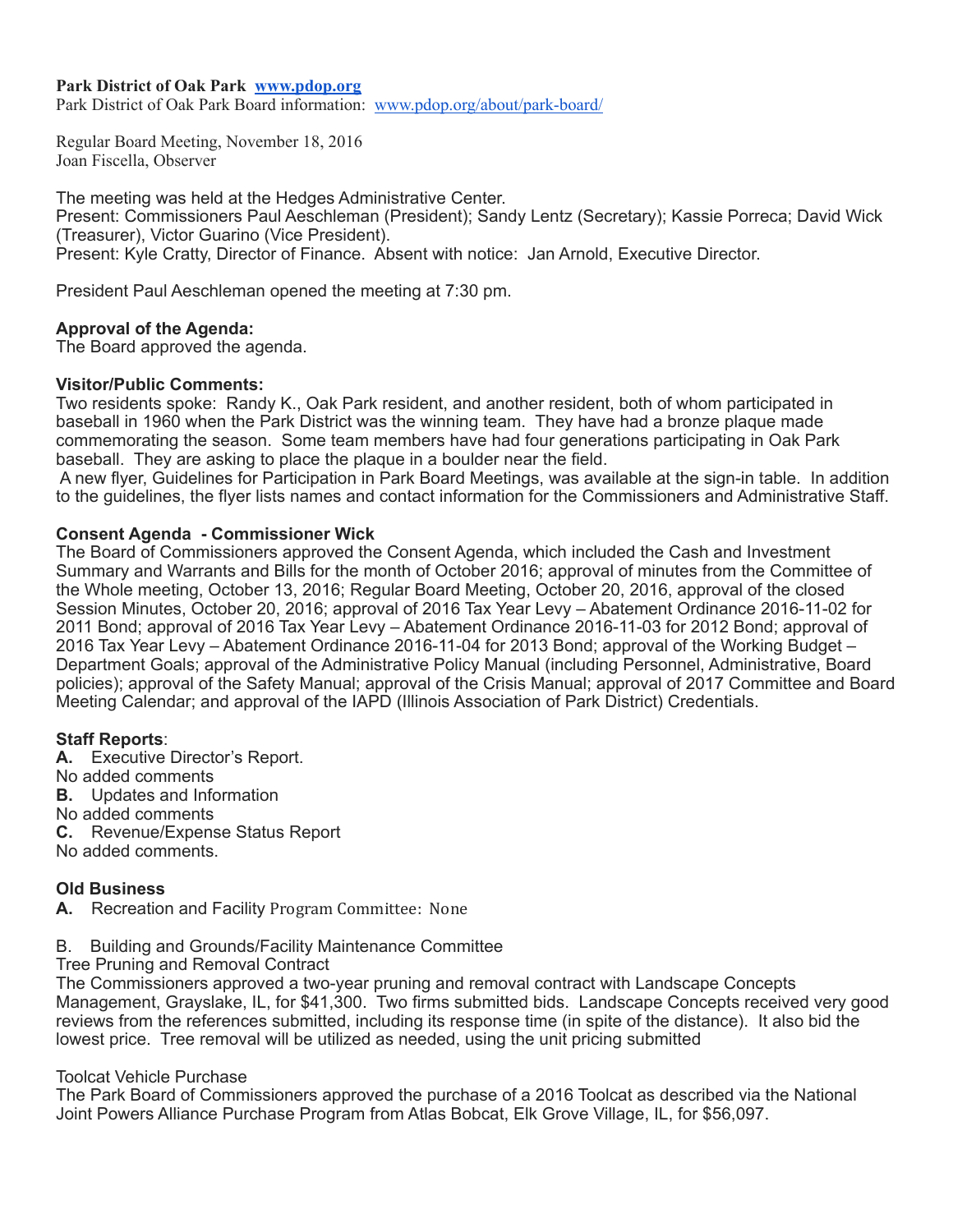The Capital Budget allowed for the replacement of a chipper and two trucks. The Buildings and Grounds staff is now seeking to replace one of the trucks with a multiuse utility vehicle in order to increase efficiency and flexibility in its operations. It has consulted with other agencies that have used it and was also able to test it on OP Park District grounds. Both other sources and the park district testing indicated ease of use and high performance.

C. Administration and Finance Committee:

The Park Board of Commissioners approved the 2016 Tax Levy Ordinance 2016-11-01 in the amount of \$9,188,294.

The Park Board of Commissions approved the Budget and Appropriation Ordinance 2016-11-05 that has been available for public review.

The Park Board of Commissioners approved Lauterback and Amen's proposal for auditing services for the year 2016-18 in an amount not to exceed \$49,350.

Four proposals were made within the price and qualifications. The Park District has used Lauterback and Amen previously, as have other park districts. This company had the lowest price. The contract covers only annual financial statements. If other auditing services are needed in addition to these, the District may use this company or another.

## **New Business**

Rehm Park Master Plan Review:

John MacManus and another representative of Altamanu, Inc. attended the Park Board Meeting to provide an overview of a community meeting reviewing the Rehm Park Master Plan. Work on the Park is well on its way. Ash trees are being repurposed. Tennis courts are to be removed; there is a proposal to replace the playground. One issue is the need for directional lines. Other suggestions include a transportable rest room, perhaps near the fire station.

The proposed gym was not favored by residents who have reviewed the plan.

The Board discussed the desirability and feasibility of (heated) platform tennis courts. There was no conclusion, and it may be wise to review the issue later.

There will be a vote on the Rehm Park Master Plan at the December meeting.

Pleasant Home Review

Second and third floors need to be cleared out and cleaned, since the Historical Society has moved. In addition to Pleasant Home, there are other buildings to be evaluated. What are the best uses for all of these buildings? There seems to be agreement that these assessments should be done in a deliberate way to make best use of the spaces.

# **Commissioners' Comments**

Commissioner Porreca

She attended the tour of District 97 building.

 At its meeting, the Friends of the Conservatory Board pledged money for HVAC (Heating Ventilation and Air Conditioning), but seem uneasy with so much of its work devoted to fund raising. Some would rather continue the more traditional work.

Commissioner Porecca noted that the referendum vote counting has not yet been completed.

### Commissioner Wick

 Has gone to District 97 Building. He thinks it is money well spent and could be able to be used by various groups. He also attended the IGov (InterGovernmental Assembly) meeting. He found it interesting. The next meeting on December 3 will be a meeting with realtors. He is willing to continue attending.

Commissioner Lentz

On December 11, there will be a Festival Theatre event.

President Aeschleman

Attended the evening tour of District 97 building, and noticed that there was no parking for bicycles.